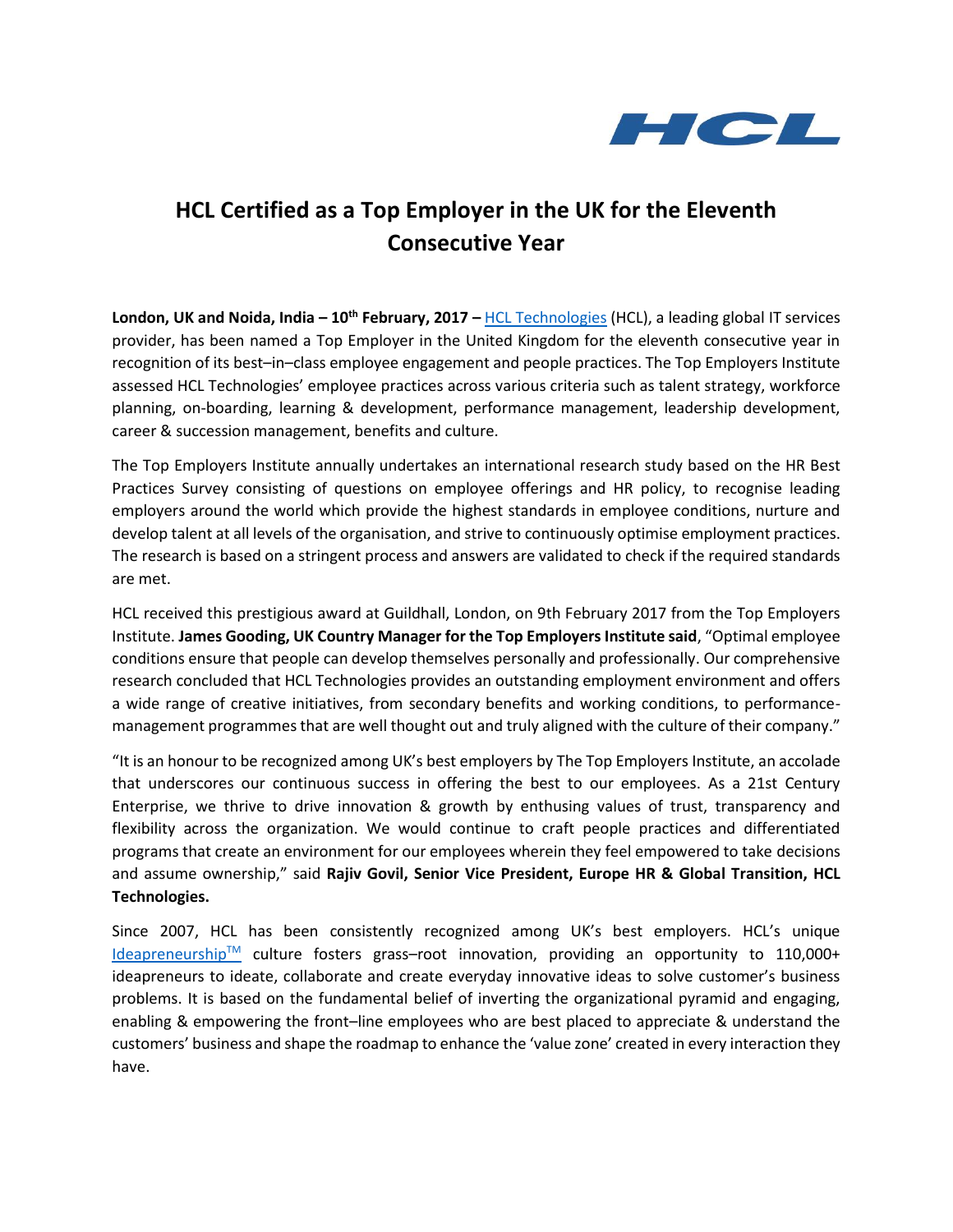## **About HCL Technologies**

HCL Technologies (HCL) is a leading global IT services company that helps global enterprises re–imagine and transform their businesses through Digital technology transformation. HCL operates out of 32 countries and has consolidated revenues of US\$ 6.7 billion, for 12 months ended 31st December, 2016. HCL focuses on providing an integrated portfolio of services underlined by its Mode 1–2–3 growth strategy. Mode 1 encompasses the core services in the areas of Applications, Infrastructure, BPO and Engineering & R&D services, leveraging DRYiCETM Autonomics to transform clients' business and IT landscape, making them 'lean' and 'agile'. Mode 2 focuses on experience–centric and outcome–oriented services such as Digital and Analytics Services (BEYONDigital<sup>TM</sup>), IoT WoRKS<sup>TM</sup>, Cloud and Security, utilizing DRYiCETM Orchestration to drive business outcomes and enable enterprise digitalization. Mode 3 strategy is ecosystem–driven, creating innovative IP–partnerships to build products and platforms business.

HCL leverages its global network of integrated co-innovation labs, and global delivery capabilities to provide holistic multi–service delivery in key industry verticals including Financial Services, Manufacturing, Telecommunications, Media, Publishing, Entertainment, Retail CPG, Life Sciences Healthcare, Oil & Gas, Energy & Utilities, Travel, Transportation & Logistics and Government. With 111,092 professionals from diverse nationalities, HCL focuses on creating real value for customers by taking 'Relationships Beyond the Contract'. For more information, please visit [www.hcltech.com](http://www.hcltech.com/)

## **Forward–looking Statements**

Certain statements in this release are forward-looking statements, which involve a number of risks, uncertainties, assumptions and other factors that could cause actual results to differ materially from those in such forward-looking statements. All statements, other than statements of historical fact are statements that could be deemed forward-looking statements, including but not limited to the statements containing the words 'planned', 'expects', 'believes',' strategy', 'opportunity', 'anticipates', 'hopes' or other similar words. The risks and uncertainties relating to these statements include, but are not limited to, risks and uncertainties regarding impact of pending regulatory proceedings, fluctuations in earnings, our ability to manage growth, intense competition in IT services, business process outsourcing and consulting services including those factors which may affect our cost advantage, wage increases in India, customer acceptances of our services, products and fee structures, our ability to attract and retain highly skilled professionals, our ability to integrate acquired assets in a cost-effective and timely manner, time and cost overruns on fixed-price, fixed-timeframe contracts, client concentration, restrictions on immigration, our ability to manage our international operations, reduced demand for technology in our key focus areas, disruptions in telecommunication networks, our ability to successfully complete and integrate potential acquisitions, the success of our brand development efforts, liability for damages on our service contracts, the success of the companies /entities in which we have made strategic investments, withdrawal of governmental fiscal incentives, political instability, legal restrictions on raising capital or acquiring companies outside India, and unauthorized use of our intellectual property, other risks, uncertainties and general economic conditions affecting our industry. There can be no assurance that the forward-looking statements made herein will prove to be accurate, and issuance of such forwardlooking statements should not be regarded as a representation by the Company, or any other person, that the objective and plans of the Company will be achieved. All forward-looking statements made herein are based on information presently available to the Management of the Company and the Company does not undertake to update any forward-looking statement that may be made from time to time by or on behalf of the Company.